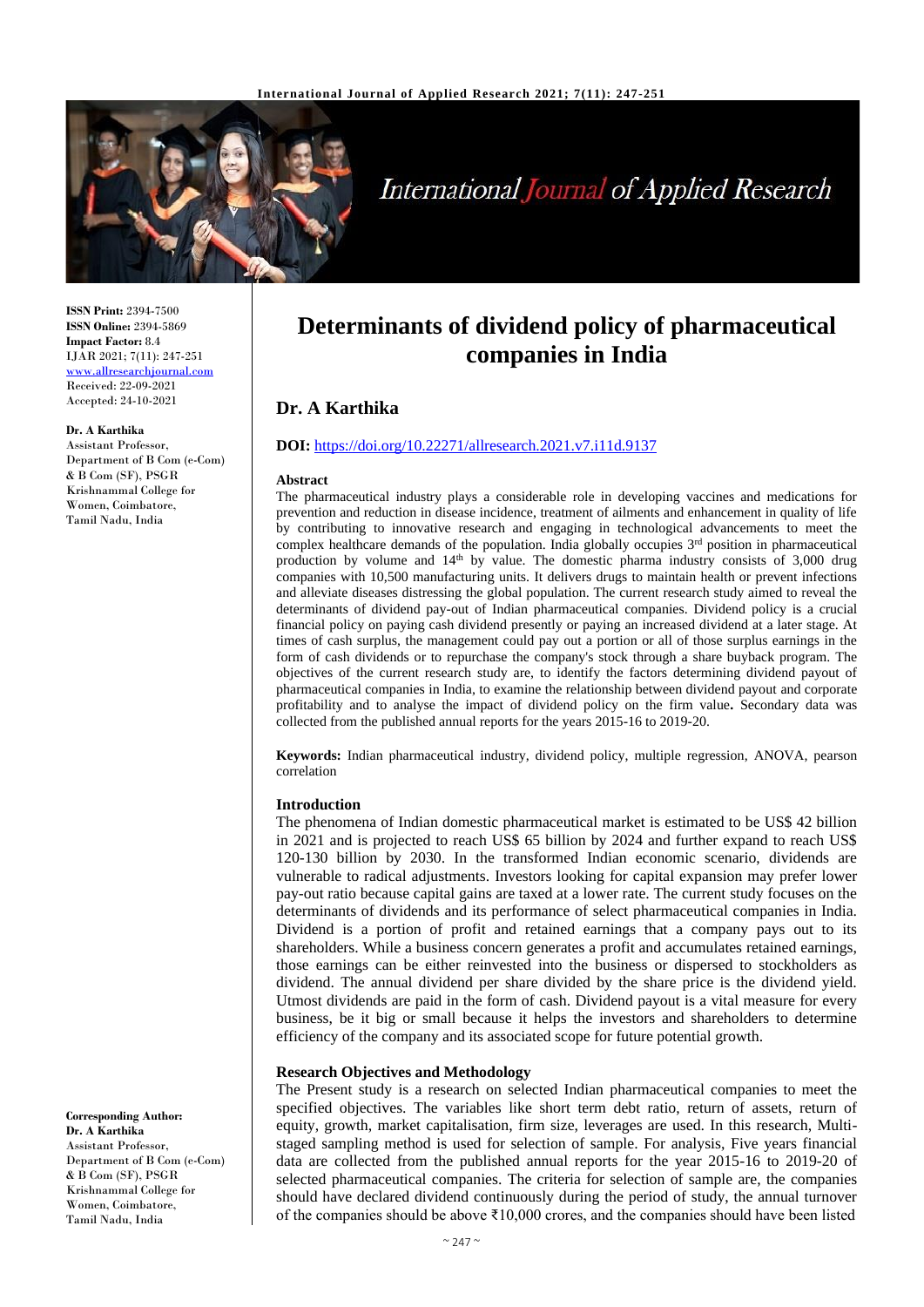in Bombay stock exchange during the period of study. Accordingly, five pharmaceutical companies are selected namely, Lupin Pharmaceutical Limited, Cipla Limited, Sun Pharmaceutical Industries Limited, Dr. Reddy's Laboratories Limited and Torrent Pharmaceuticals Limited.

#### **Results and Discussion**

The variables selected for the study includes; (i) dependent variables – dividend payout (DPR), return on asset (ROA), and return on equity (ROE) and (ii) independent variables - Earnings per share (EPS), Risk (RK), Growth (GR), Leverage (LVG), return on asset (ROA), Return on equity

(ROE), Firm size (FS), Cash holdings (CH), Liquidity ratio (LR), Solvency ratio (SR) and dividend payout (DPR).

## **Factors determining the Dividend Payout – ANOVA Results**

# **1. Sun Pharmaceutical Industries Limited**

#### **Table 1.1** Model Summary

| Model | R   | Square | <b>Adjusted</b><br>Square | <b>Std. Error of</b><br>estimate |
|-------|-----|--------|---------------------------|----------------------------------|
|       | 491 | 241    | .157                      |                                  |

A. Predictors: Dividend Payout (Dependent Variable)

| <b>Table 1.2:</b> ANOV $A^{c,d}$ |  |  |  |
|----------------------------------|--|--|--|
|----------------------------------|--|--|--|

| Model                           | Sum of squares            | df   | <b>Mean square</b> |       | Sig |
|---------------------------------|---------------------------|------|--------------------|-------|-----|
| 1.Regression Residual Total     | 464.283 1458.750 1923.033 | 9 10 | 464.283 162.083    | 2.864 | 125 |
| Prodictore: Dependent Verjables |                           |      |                    |       |     |

| -------                            | ------------------                                           | --------------- | ---- |
|------------------------------------|--------------------------------------------------------------|-----------------|------|
| 1. Regression Residual Total       | 464.283 1458.750 1923.033   1 9 10   464.283 162.083   2.864 |                 | .125 |
| a. Predictors: Dependent Variables |                                                              |                 |      |

Table 1.3: Coefficients<sup>a,b</sup>

| Model              | Unstandardized coefficients |            | <b>Standardized Coefficients</b> |      |      |
|--------------------|-----------------------------|------------|----------------------------------|------|------|
|                    | B                           | Std. error | Beta                             |      | Sig. |
| Dependent variable | 38.049                      | 22.481     | .491                             | .692 |      |
| ___ _ _<br>$\sim$  |                             |            |                                  |      |      |

a. Dependent Variable

**Source:** Author's calculation

The R square is the co-efficient of determination that shows dividend payout varies with the changes in EPS, RK, GR, LVG, ROA, ROE, FS, CH, LR, and SR. From the above table the value of R square is 0.241. The regression coefficient in the above table showed the significance of F statistics is 0.125 which is greater than 0.05. This implies that there is a strong positive relationship between the independent variable and dependent variable.

#### **2. Lupin Limited**

| Model | A            | - 2<br>sauareh | Square<br>Adusted | D<br>A | Std.<br>Error of the Estimate |
|-------|--------------|----------------|-------------------|--------|-------------------------------|
|       | 225<br>.335a |                | .014              |        | טר                            |

A. Predictors: Dividend Payout (Dependent Variables)

#### Table 2.2: ANOVA<sup>c</sup>

| Model      | <b>Sum of Squares</b> | df | <b>Mean Square</b> |       | Sig.              |
|------------|-----------------------|----|--------------------|-------|-------------------|
| Regression | 1011.243              |    | 1011.243           | . 139 | .314 <sup>a</sup> |
| Residual   | 7990.841              |    | 887.87             |       |                   |
| Total      | 9002.084 <sup>b</sup> |    |                    |       |                   |

a. Predictors: Dependent Variable

Table 2.3: Coefficients<sup>a,b</sup>

|                    |      | <b>Unstandardized Coefficients</b> | <b>Standardized Coefficients</b> |       |      |
|--------------------|------|------------------------------------|----------------------------------|-------|------|
| Model              |      | <b>Std. Error</b>                  | Beta                             |       | Sig. |
| Dependent Variable | .528 | 495                                | າາເ                              | 0.067 | .314 |

a. Dependent Variable

**Source:** Author's calculation

The R square is the co-efficient of determination that shows dividend payout varies with changes in EPS, RK, GR, LVG, ROA, ROE, FS, CH, LR, and SR. from the above table the value of R square is 0.112. The regression co-efficient in the above table showed the significance of F statistics is 0.314 which is greater than 0.05. Lupin pharma should concentrate

on balancing liquidity position and dividend payout. This implies that there is a mild relationship between the independent variable (EPS, GR, RK, LVG, ROA, ROE, FS, CH, LR, and SR) and dependent variable (dividend payout).

#### **3. Dr. Reddy's Laboratories Limited**

**Table 3.1:** Model Summary

| 27a<br>63044<br>0 <sup>2</sup><br>ה ה | Model | м    | $\mathbf{r}$<br>-square" | Square<br>tuusted | $\blacksquare$<br>ĸ | <b>Std. Error of the Estimate</b> |
|---------------------------------------|-------|------|--------------------------|-------------------|---------------------|-----------------------------------|
|                                       |       | 42 i | .102                     | .092              |                     |                                   |

a. Predictors: Dividend Payout (Dependent Variables)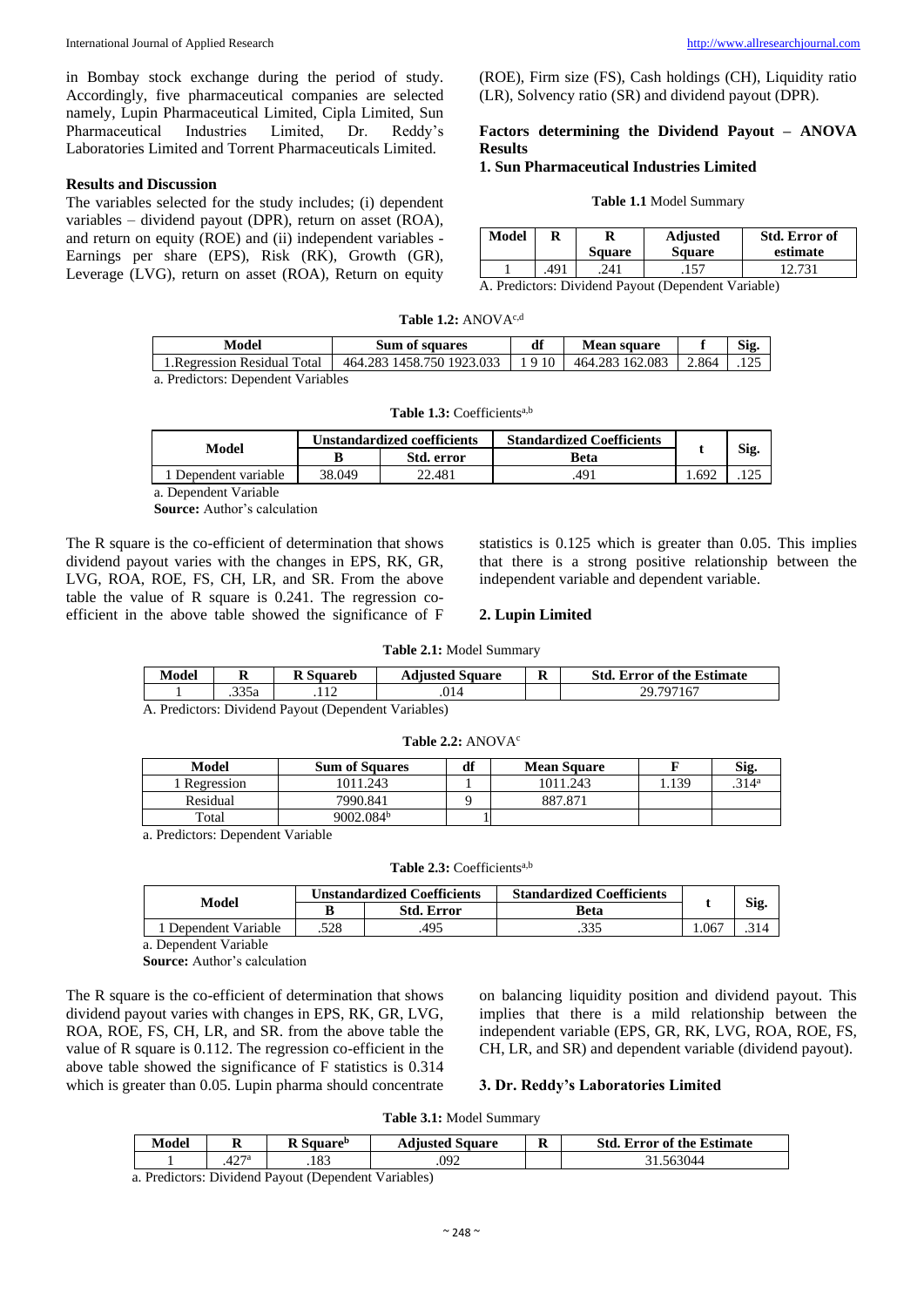| Table 3.2: Anova |  |
|------------------|--|
|------------------|--|

| Model                | <b>Sum of Squares</b>  | df | <b>Mean Square</b> |       | Sig.          |
|----------------------|------------------------|----|--------------------|-------|---------------|
| Regression           | 2001.933               |    | 2001.933           | 2.010 | $190^{\rm a}$ |
| Residual             | 8966.032               |    | 996.226            |       |               |
| $\tau_{\text{otal}}$ | 10967.965 <sup>b</sup> | 10 |                    |       |               |

A. Predictors: Dependent Variables

|  |  | <b>Table 3.3: Coefficients</b> |
|--|--|--------------------------------|
|--|--|--------------------------------|

| Model               |        | <b>Unstandardized Coefficients</b> | <b>Standardized Coefficients</b> |            |
|---------------------|--------|------------------------------------|----------------------------------|------------|
|                     |        | Std. Error                         | Beta                             | <b>Sig</b> |
| Dependent variables | 52.073 | .788                               | .427                             | .190       |

a. Dependent Variable

**Source:** Author's calculation

The R square is the coefficient of determination that shows the dividend payout varies with change in EPS, RK, GR, LVG, ROA, ROE, FS, CH, LR, and SR. From the above table the values of R square are 0.183. The regression coefficient in the above table showed the significance of F statistics is 0.190 which is greater than 0.05. This implies

that there is a moderate relationship between the EPS, RK, GR, LVG, ROA, ROE, CH, FS, LR, SR and dividend payout.

#### **4. Cipla Limited**

| Model          |                                       | R Square <sup>b</sup> | <b>Adjusted Square</b> |  | <b>Std. Error of the estimate</b> |  |  |
|----------------|---------------------------------------|-----------------------|------------------------|--|-----------------------------------|--|--|
|                | 518ª                                  | .268                  |                        |  | 10.640616                         |  |  |
| a. Predictors: | Dividend Payout (Dependent Variables) |                       |                        |  |                                   |  |  |

**Table 4.1:** Model Summary

#### Table 4.2: ANOVA<sup>c,d</sup>

| Model      | <b>Sum of Squares</b> | df | <b>Mean Square</b> |       | Sig               |
|------------|-----------------------|----|--------------------|-------|-------------------|
| Regression | 373.329               |    | 373.329            | 3.297 | .103 <sup>a</sup> |
| Residual   | 1019.004              |    | 13.22              |       |                   |
| Total      | 1392.334 <sup>b</sup> | 10 |                    |       |                   |

A. Predictors: Dependent Variables

#### Table 4.3: Coefficients<sup>a,b</sup>

| Model                 |        | <b>Unstandardized Coefficients</b> | <b>Standardized Coefficients</b> |      |      |
|-----------------------|--------|------------------------------------|----------------------------------|------|------|
|                       |        | <b>Std. Error</b>                  | Beta                             |      | Sig. |
| l Dependent Variables | 37.946 | 20.897                             | .518                             | .816 | 103  |

a. Dependent Variable

**Source:** Author's calculation

The R square is the co-efficient of determination that shows dividend payout varies with changes in EPS, RK, GR, LVG, ROA, ROE, FS, CH, LR and SR. From the above table the value of R square is 0. 268. This implies that there is a moderate positive relationship between the independent variable and dependent variable. The regression co-efficient

in the above table showed the significance of F statistics is 0.103 which is greater than 0.05. This reveals that Lupin pharma can concentrate on reducing its share price volatility so as to increase the wealth of its potential investors.

#### **5. Torrent pharmaceuticals ltd.**

|  |  |  | <b>Table 5.1 Model Summary</b> |
|--|--|--|--------------------------------|
|--|--|--|--------------------------------|

| --<br>Model | R                | $\blacksquare$<br>→amare″<br>v | duusted<br>Square | $\mathbf{r}$<br>м | Std<br><b>Estimate</b><br>"rror of the |
|-------------|------------------|--------------------------------|-------------------|-------------------|----------------------------------------|
|             | 467 <sup>a</sup> | າ 1 ດ<br>.410                  | $\sim$<br>.       |                   | 956792<br>u                            |

**Table 5.2:** ANOVAc,d

a. Predictors: Dividend Payout (Dependent Variables)

| Model      | <b>Sum of Squares</b> | df | <b>Mean Square</b> |       | Sig.       |
|------------|-----------------------|----|--------------------|-------|------------|
| Regression | 1001.411              |    | 1001.411           | 2.514 | $.147^{s}$ |
| Residual   | 3584.462              |    | 398.274            |       |            |
| Total      | 4585.872 <sup>b</sup> |    |                    |       |            |

a. Predictors: Dependent Variables

## Table 5.3: Coefficients<sup>a,b</sup>

| <b>Std. Error</b><br>Beta | Model |                     |      | <b>Unstandardized Coefficients</b> | <b>Standardized Coefficients</b> |       |           |
|---------------------------|-------|---------------------|------|------------------------------------|----------------------------------|-------|-----------|
|                           |       |                     |      |                                    |                                  |       | Sig.      |
|                           |       | Dependent Variables | .568 | 989                                | .467                             | . 586 | $.14^{-}$ |

a. Dependent Variable **Source:** Author's calculation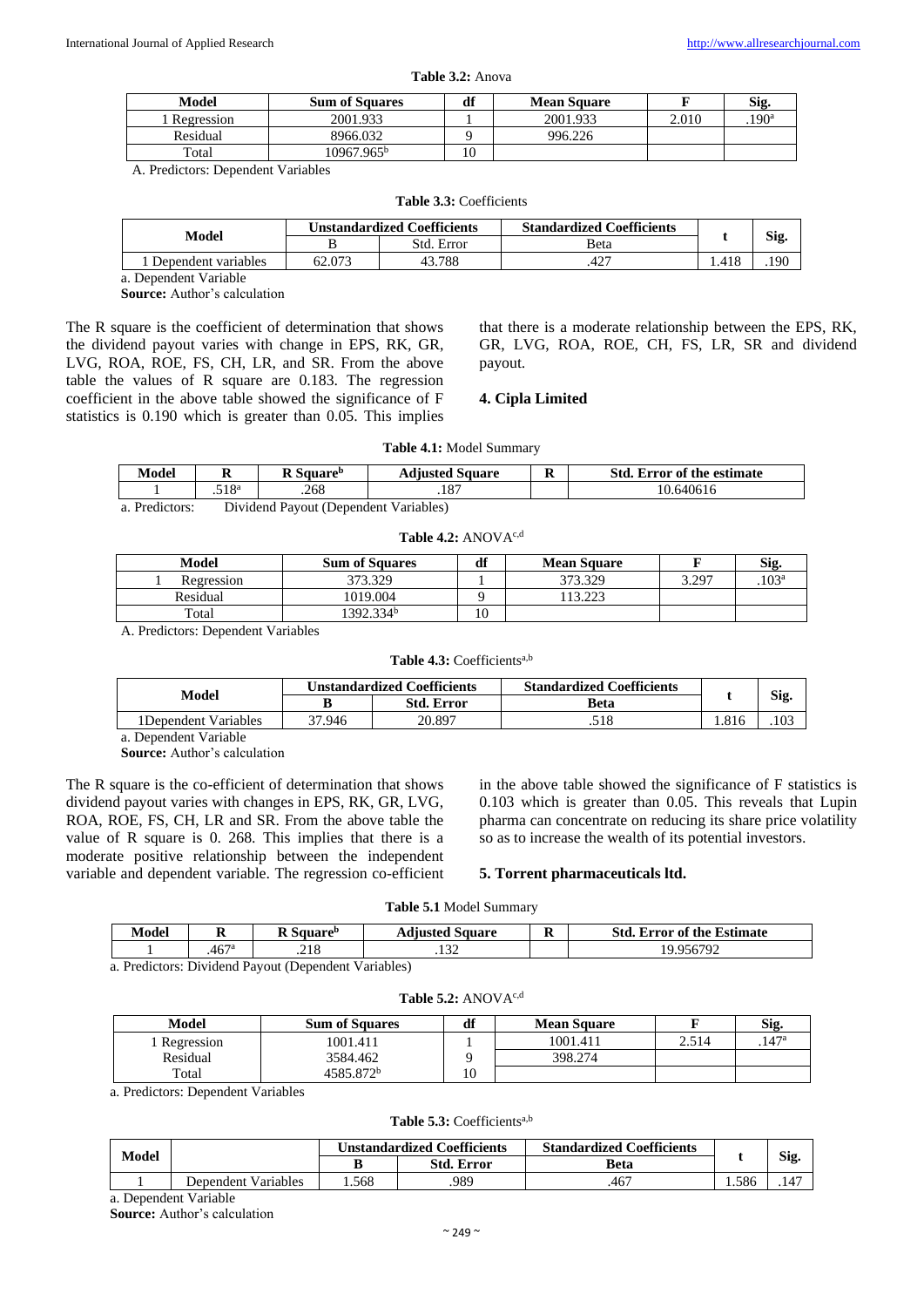The R square is the co-efficient of determination that shows dividend payout varies with changes in EPS, RK, GR, LVG, ROA, ROE, FS, CH, LR, SR. From the above table the value of R square is 0.218.This implies that there is a moderate relationship between independent variable (EPS, RK, GR, LVG, ROA, ROE, FS, CH, LR, SR) and dependent variable(dividend payout).The regression co-efficient in the above table showed the significance of F statistics is 0.147 which is greater than 0.05.

#### **Relationship between Dividend Payout and Corporate Profitability - Multiple Regression results (1) Sun Pharmaceutical Industries Limited**

On analysing Return on assets (ROA) and dividend payout (DP), the R square value is 0.010 implied very low positive relationship between the independent variable (dividend payout) and dependent variables (return on assets). The regression co-efficient revealed significance of F statistics as 0.870, that is greater than 0.05. Return on equity (ROE) and dividend pay-out showed the R square as 0.666. This indicates a strong positive relationship between dividend payout (independent variable) and ROE (dependent variable). The regression co-efficient showed the significance of F statistics is 0.092 which is greater than 0.05. The increase in ROE leads to an increase in payout. Hence shareholders payout can be increased by increasing the return in sun pharmaceuticals.

#### **(2) Lupin Limited**

On examining ROE and dividend payout, the R square value is 0. 131. The regression co-efficient showed that significance of the F statistics is 0.638 which is greater than 0.05 implied that there exists a less significant relationship between ROA and dividend payout. ROE and dividend payout revealed the R square as 0.147 and the regression coefficient showed the significance of the F statistics to be 0.524 showed less significant relationship between return on equity and dividend payout.

# **(3) Dr. Reddy's Laboratories Limited**

ROA and dividend payout showed R square value 0.518 inferred a very strong relation with F statistics as 0.170

which is greater than 0.05. This revealed that an increase in ROA leads to increase in payout revealing the company's policy of distributing the majority of the portion of returns as dividend. The study of ROE and DP implied R square value as 0.901. This indicated a very strong relationship between independent variable and dependent variables. The regression co-efficient of the F statistics is 0.014 signifies that Dr. Reddy's laboratory distribute higher dividend as a result of increase in returns.

## **(4) Cipla Limited**

On probing ROA and payout, the R square value is 0.008 implied that there is a very low positive relationship. The regression co-efficient showed significance of the F statistics is 0.887. ROE and dividend payout had the R square value of 0.212 a very low positive relationship with F statistics 0.436. ROA and payout showed value of R square is 0.317 having moderate relationship and of F statistics is 0.323. The company can adapt new strategy to increase its ROA so as to increase its returns. ROE and DP had R square of 0.399 with moderate relationship and F statistics 0.253 signifying Torrent pharmaceuticals to concentrate on increasing the ROE so as to increase the wealth of shareholders.

## **(5) Torrent Pharma Ltd**

ROA and DP showed moderate relationship with R square 0.317. The regression co-efficient showed significance of F statistics is 0.323, which is greater than 0.05. The company can adapt new strategy to increase its ROA so as to increase the profitability. From the analysis co-efficient of determination i.e. the R square is 0. 399 indicated a moderate relationship between payout and ROE. The regression co-efficient showed the significance of F statistics is 0.253 which is greater than 0.05. Torrent pharmaceuticals can concentrate on increasing the return on equity so as to increase the shareholders' wealth.

#### **C. Impact of dividend policy on the firm value – using Pearson's correlation**

| <b>Companies</b>   |            |                            | <b>Dividend Payout Ratio</b> | $Sig. (2-Tailed)$ |
|--------------------|------------|----------------------------|------------------------------|-------------------|
|                    |            | <b>Pearson Correlation</b> | $-0.959**$                   |                   |
| Sun Pharma         | Firm Value | $Sig(2-tailed)$            | 0.01                         | $**at 0.01 level$ |
|                    |            | N                          | 5                            |                   |
|                    |            | <b>Pearson Correlation</b> | 0.204                        |                   |
| Lupin              | Firm Value | $Sig(2-tailed)$            | 0.742                        |                   |
|                    |            | N                          | 5                            |                   |
|                    |            | <b>Pearson Correlation</b> | $-0.878$                     |                   |
| Dr. Reddy Lab Ltd  | Firm Value | $Sig(2-tailed)$            | 0.05                         |                   |
|                    |            | N                          | 5                            |                   |
|                    |            | <b>Pearson Correlation</b> | $-0.68$                      |                   |
| Cipla Ltd          | Firm Value | $Sig(2-tailed)$            | 0.206                        |                   |
|                    |            | N                          | 5                            |                   |
|                    |            | Pearson Correlation        | $-0.29$                      |                   |
| Torrent Pharma Ltd | Firm Value | $Sig(2-tailed)$            | 0.636                        |                   |
|                    |            | N                          | 5                            |                   |

**Table 6:** Pearson's correlation Results

\*\* Correlation is significant at 0.01 level

Source: Author's calculation

In Sun pharmaceutical industries limited, it is absorbed that the dividend payout ratio is  $(r=0.959)$  has been negatively

correlated with the firm value at the significance of 1% level. Then again the firm value (r=0.959) has been